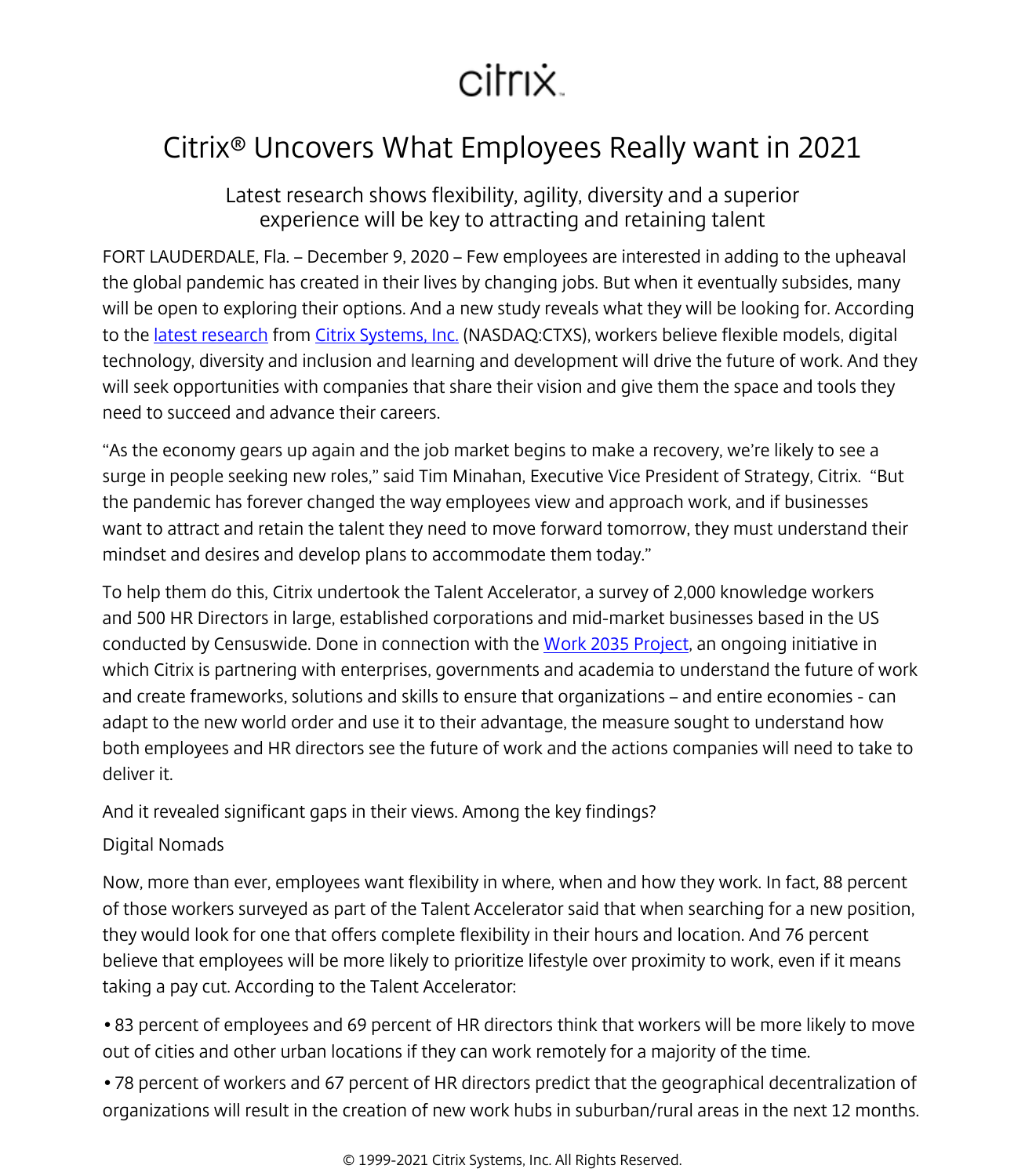In addition, the majority of employees surveyed are of the opinion that flexible work models will ultimately become the norm in the year ahead.

• 83 percent predict that, in response to global skilled talent shortage, companies will leverage flexible work models to reach out to suitable candidates no matter where they live. Yet only 66 percent of HR directors feel the same.

"As the global battle for talent heats up, companies will need to embrace more flexible models for work that allow them to meet employees where they are in order to position themselves to win," Minahan said. "Companies that leverage technology to enable remote work can not only attract hard-to-find talent, but increase employee engagement and boost their productivity. And this research proves it."

#### Virtual Reality

While the pandemic and the remote work mandates associated with it have physically separated workers, technology is proving its worth and keeping them connected, engaged and productive. As the Talent Accelerator discovered:

• 89 percent of employees believe that technology makes workers within their organization more productive.

• 86 percent of employees and 69 percent of HR directors report that business leaders in their organization are using technology to collaborate effectively and innovate.

• On average, around two thirds of employees and HR directors say they feel more connected to their direct manager, CEO, senior management team, and peers when working remotely than when working in the office.

• 73 percent of employees and 72 percent of HR directors think the increased use of technology in the future will break down hierarchies and lead to more open communication with business leaders and senior management teams that may advance their careers.

"Organizations that provide employees with digital tools that remove the friction from work and enable them to be and do their best are the ones that will ultimately thrive," Minahan said. "Because when employees feel empowered by the solutions they use rather than hamstrung by them, they can focus, innovate and deliver value."

#### Outcomes over Output

In the future, companies will need to rethink how they measure productivity because traditional metrics – and views that real work can't get done outside the office - will no longer cut it. According to the Talent Accelerator, modern employees want to be measured on the value they deliver, not the volume. And they expect to be given the space and trust they need to do their very best work, wherever they happen to be.

• 86 percent of employees said they would prefer to work for a company that prioritizes outcome over output, but just 69 percent of HR directors say that their company currently operates in this way.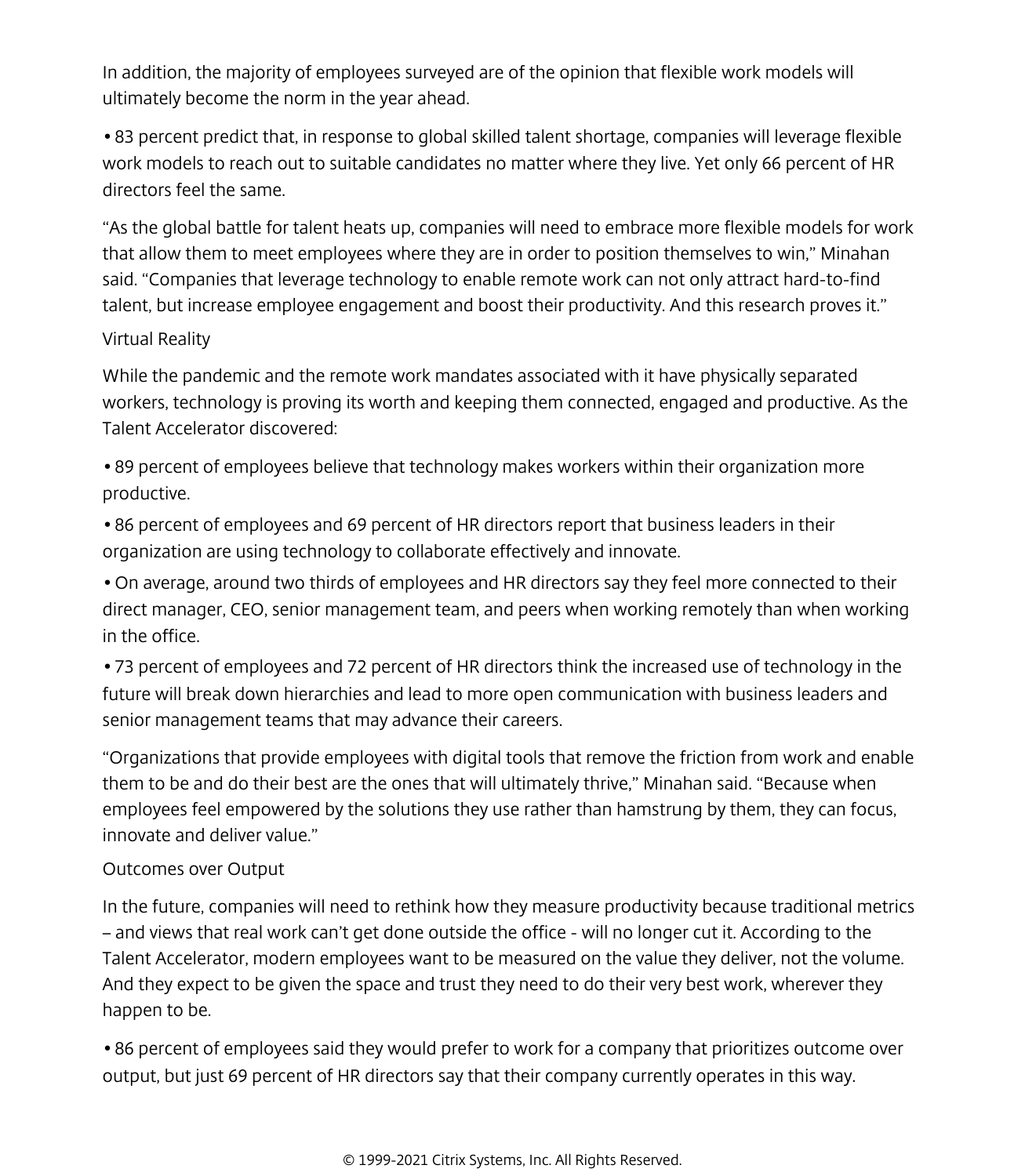• 69 percent of workers say they are more productive – by an average of 72 percent - when they feel their employer trusts them to get the job done without monitoring their progress; while 51 percent of HR directors think that their organization would be more productive as a whole if their employer/senior management took this stance.

"Work is no longer about getting the most out of people, but the best," Minahan said. "Forward-thinking companies recognize this and will focus on designing people-centric experiences that unlock the full potential of their employees and empower them to deliver transformative results."

#### Career Agility

The pandemic has upended the very way we live and work. New roles are fast emerging to support new business models sparked by changes in customer preferences and needs, and upskilling and reskilling will be critical factor in keeping pace. As the Talent Accelerator found:

• 82 percent of employees and 62 percent of HR directors believe that workers will need to hone their current skills or acquire new ones at least once a year in order to maintain competitive advantage in a global job market.

• HR directors believe that ensuring an organization has the latest collaborative technology in place to enable agile learning is the most important factor in recruiting and retaining the best talent, and 88 percent of employees confirm this notion, saying that they look for this when searching for a new position.

"As the battle for talent heats up, it will be important for organizations to focus on cultivating the talent they already have, as well as recruiting externally," Minahan said. "Organizations that prioritize reskilling and upskilling will not only boost the motivation of their existing workers, but gain the attention of the brightest new recruits."

## Diversity Matters

Diversity isn't just a boardroom agenda item. As the Talent Accelerator reveals, employees and HR directors alike believe it will be a defining feature of the future workforce.

• 86 percent of employees and two-thirds of HR directors believe that a diverse workforce will become even more important as roles, skills and company requirements change over time.

• 78 percent of employees and 69 percent of HR directors believe that neurodiversity is increasingly recognized in their organization and will drive competitive advantage in the future.

"People want to work for companies where they can pursue their passions and explore, create and innovate alongside individuals with different perspectives to deliver meaningful outcomes," Minahan said. "And as we progress and create a world where there is more equity and opportunity for all, companies must focus on creating diverse and inclusive environments in which employees can be their authentic and whole selves, take risks and are empowered to contribute to the business."

We live in the most uncertain of times. But as Minahan notes, "One thing is clear: talent will be critical to not only recovering from the pandemic, but emerging stronger and better."